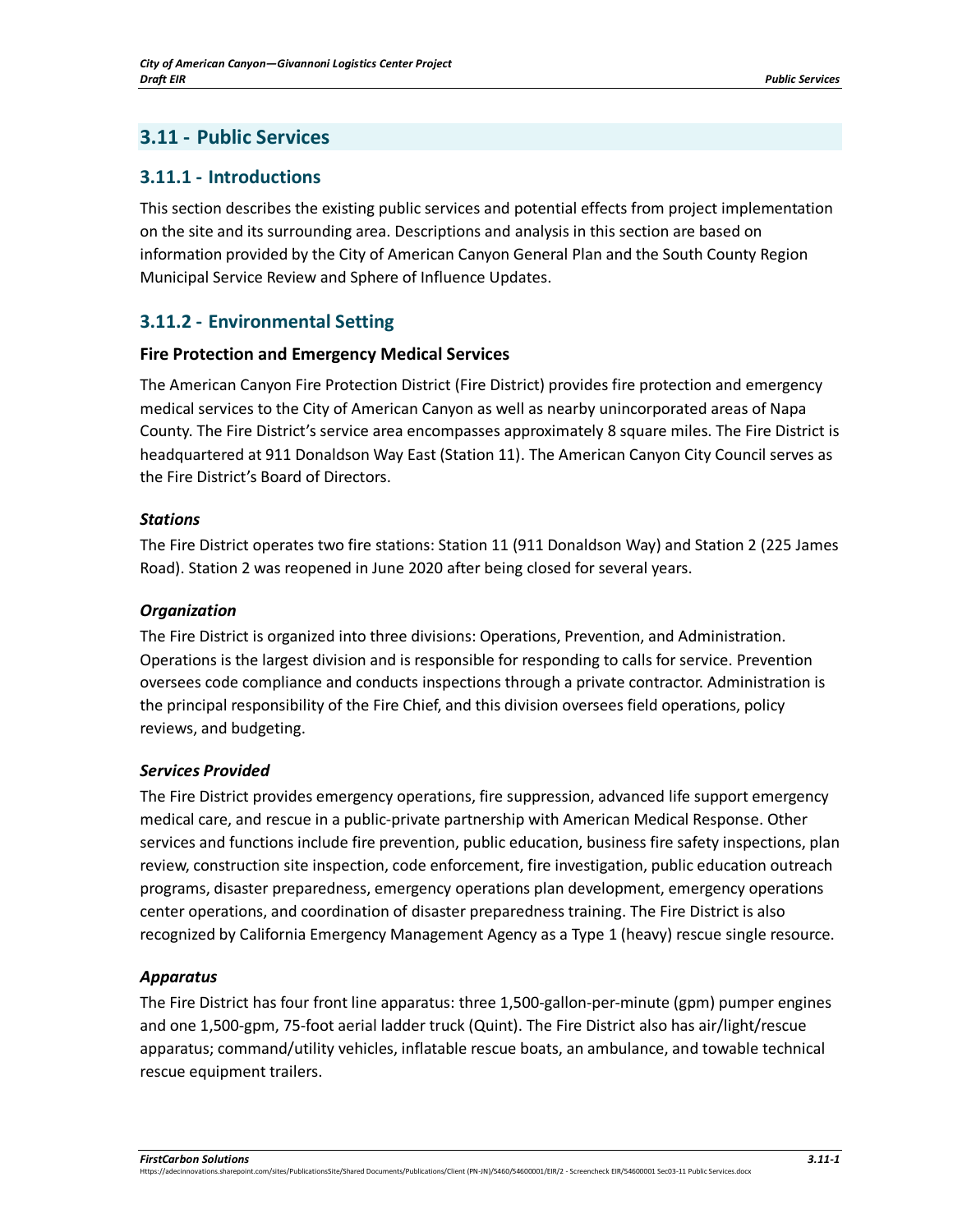## *Staffing*

The Fire District has 24 full-time employees including 22 sworn fire fighters and two executive assistants. Twenty fire personnel are assigned to Operations and staff three shifts: A, B, and C. The Fire Chief and Assistant Fire Chief are assigned to Administration along with the executive assistants. The Fire District can supplement its full-time personnel with reserves and volunteers when needed.

## *Incidents*

The Fire District responded to 1,868 incidents in 2021. Rescues and emergency services accounted for 63 percent of the incidents. The Fire District responded to 62 incidents in the industrial area near the Napa County Airport in 2020, with rescue and emergency services accounting for 48 percent of the calls.

#### *Response Times*

The Fire District has an established response time standard of first unit arrival within 5 minutes (total travel time) for 90 percent of all incidents. The Fire District responded to 13 percent of calls within 5 minutes in the industrial area near the Napa County Airport in 2021.

## *Insurance Services Office Rating*

The Fire District has an Insurance Services Office (ISO) rating of Class 2 on a scale of 1 to 10, with 1 being the best. An ISO rating accounts for factors such as emergency communication systems, personnel, training, equipment, and water supply.

### **Police Protection**

The American Canyon Police Department (Police Department) provides police protection to the City of American Canyon. The Police Department is staffed by the Napa County Sheriff's Office, which provides law enforcement services on a contract basis to the City of American Canyon. The Police Department is headquartered at 911 Donaldson Way East.

#### *Organization*

The Sheriff's Office consists of the following divisions: Administration, Operations, and Services. Administration is responsible for policy development and implementation, and overall management of personnel and fiscal resources. Operations is made up of four bureaus: Patrol, Investigations, Special Operations, and Animal Services. The Services Division comprises five bureaus: Technical Services (Records), Property and Evidence, Coroner, Court Services and Transportation.

## *Staffing*

The Police Department is staffed by 24 full-time sworn police officers and 2.7 (full-time-equivalent) civilian personnel. The Police Department consists of one chief (Sheriff's Office Captain), four sergeants, and 19 officers. Two of the officers are assigned to traffic, one is a School Resource Officer, and one is a Community Resource Officer.

#### *Calls for Service*

Between 2013 and 2018, the Police Department responded to between 17,057 and 19,703 calls for service annually.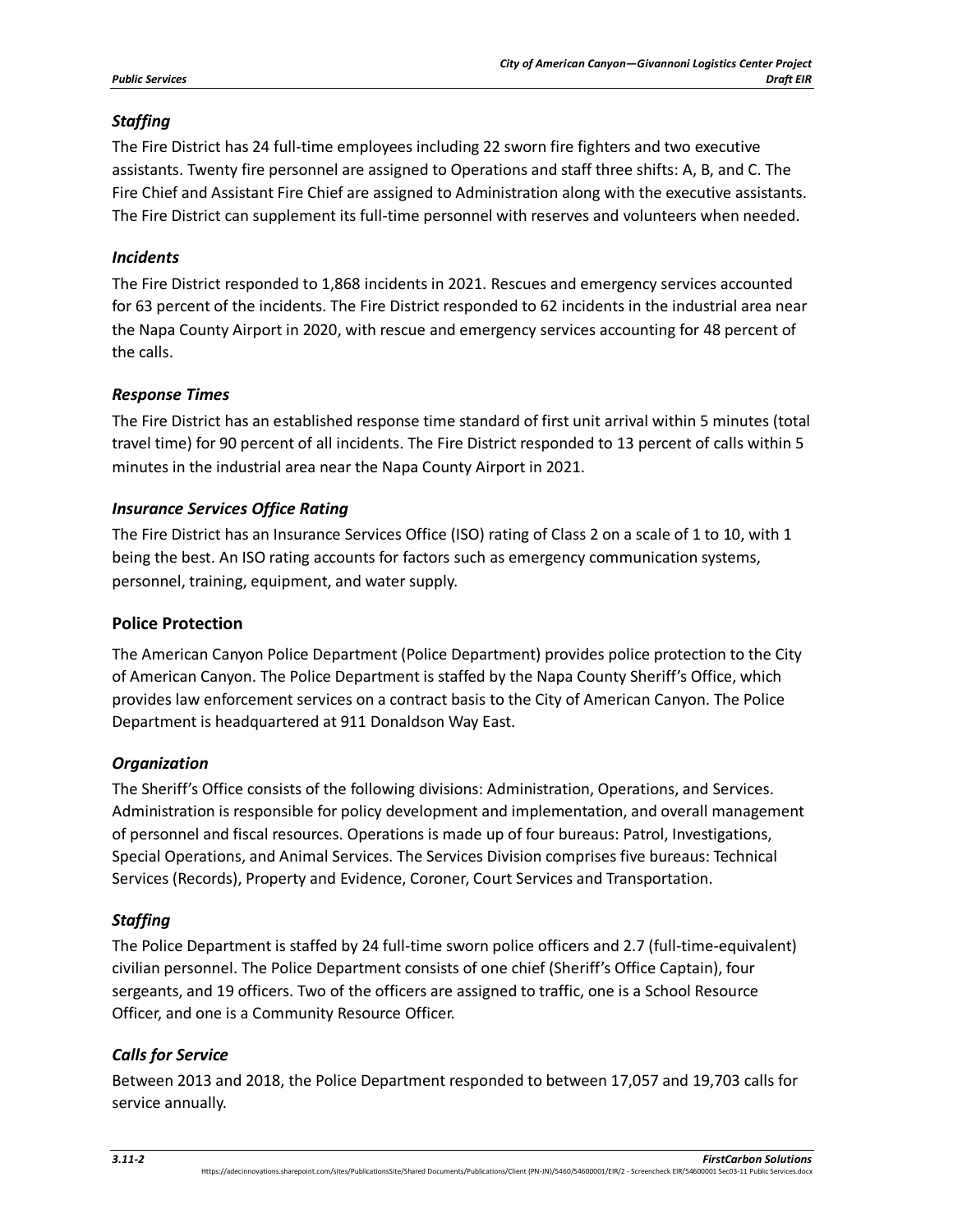## **3.11.3 - Regulatory Framework**

#### **State**

#### *California Building Standards Code*

Title 24 of the California Code of Regulations, also known as the California Building Standards Code, is a compilation of three types of building standards from three different origins:

- Building standards that have been adopted by state agencies without change from building standards contained in national and international model codes.
- Building standards that have been adopted and adapted from national and international model code standards to meet California conditions.
- Building standards, authorized by the California legislature, which constitute extensive additions not covered by the model codes that have been adopted to address particular California concerns.

The California Fire Code is a component of the California Building Standards Code and contains firesafety-related building standards.

#### **Local**

#### *City of American Canyon*

*General Plan*

The City of American Canyon General Plan sets forth the following goals relevant to public services:

- **Goal 6A** Maintain a high level of fire protection and emergency services to City/District businesses and residents.
- **Goal 6B** Ensure a high level of police protection for the City's residents, businesses, and visitors.

*Policies*

**Policy 6.7.1** Work with the Sheriff's Department to ensure that enough personnel are added to the Department to serve the needs of a growing population and a developing City.

## **3.11.4 - Methodology**

FCS reviewed the City of American Canyon General Plan, the South County Region Municipal Service Review and Sphere of Influence Updates, and the City's website for information about public service providers.

## **3.11.5 - Thresholds of Significance**

Appendix G to the California Environmental Quality Act (CEQA) Guidelines is a sample Initial Study Checklist that includes questions for determining whether impacts related to public services are significant. These questions reflect the input of planning and environmental professionals at the Governor's Office of Planning and Research (OPR) and the California Natural Resources Agency, based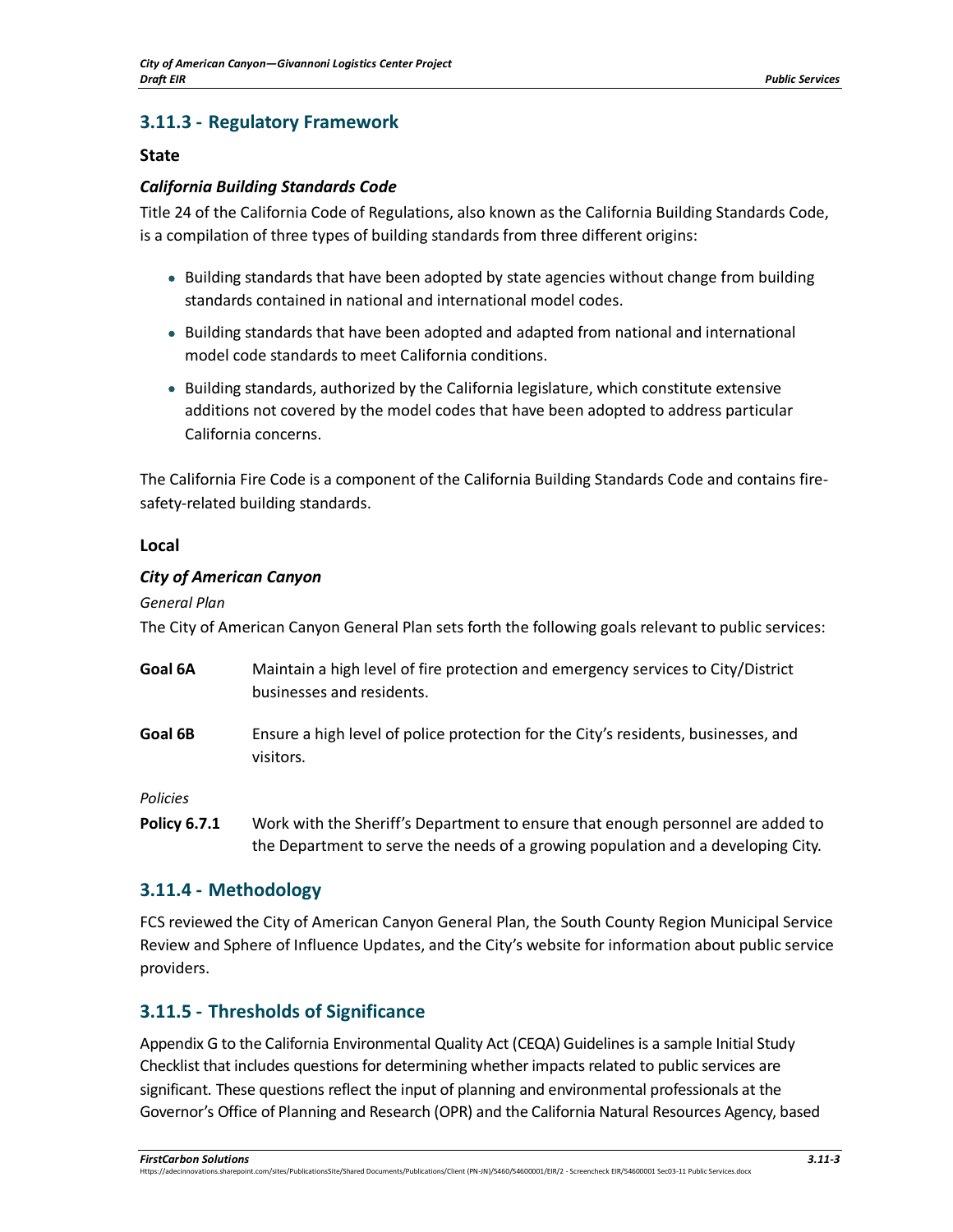on input from stakeholder groups and experts in various other governmental agencies, nonprofits, and leading environmental consulting firms. As a result, many lead agencies derive their significance criteria from the questions posed in Appendix G. The City has chosen to do so for this project. Thus, the proposed project would have a significant effect if it would:

Result in substantial adverse physical impacts associated with the provision of new or physically altered governmental facilities, need for new or physically altered governmental facilities, the construction of which could cause significant environmental impacts, in order to maintain acceptable service ratios, response times or other performance objectives for any of the public services:

- a) Fire protection.
- b) Police protection.
- c) Schools (Refer to Section 7, Effects Found not to be Significant).
- d) Parks (Refer to Section 7, Effects Found not to be Significant).
- e) Other public facilities (Refer to Section 7, Effects Found not to be Significant).

## **3.11.6 - Project Impacts and Mitigation Measures**

This section discusses potential impacts associated with the development of the project and provides mitigation measures where appropriate.

#### **Fire Protection**

| Impact PS-1: | The proposed project would not result in a need for new or expanded fire |
|--------------|--------------------------------------------------------------------------|
|              | protection facilities that may have physical impacts on the environment. |

#### *Impact Analysis*

#### *Phases 1 and 2*

The proposed project would be served with fire protection and emergency medical services provided by the American Canyon Fire Protection District.

The Fire Protection District indicates that the proposed project would increase the number of calls for service, with most being rescue and emergency medical service related. The proposed project would take vehicular access from Green Island Road and the Devlin Road extension, which is currently under construction. All access points would be accessible to large emergency vehicles such as fire engines. This would comply with California Fire Code requirements for emergency vehicle accessibility.

The project site is located 3.1 miles from Station 11, via Paoli Loop Road and Green Island Road. However, emergency responders have the ability to avoid Paoli Loop Road and make a left turn directly onto Green Island Road from State Route (SR) 29. This route reduces the travel distance to 2.2 miles. Using an average travel speed of 35 miles per hour, it would take a fire engine 3 minutes and 46 seconds to reach the project site when responding from Station 11. This would be within the Fire District's 5-minute response time objective. However, congestion on SR-29 may increase travel time such that it exceeds the 5-minute response time objective.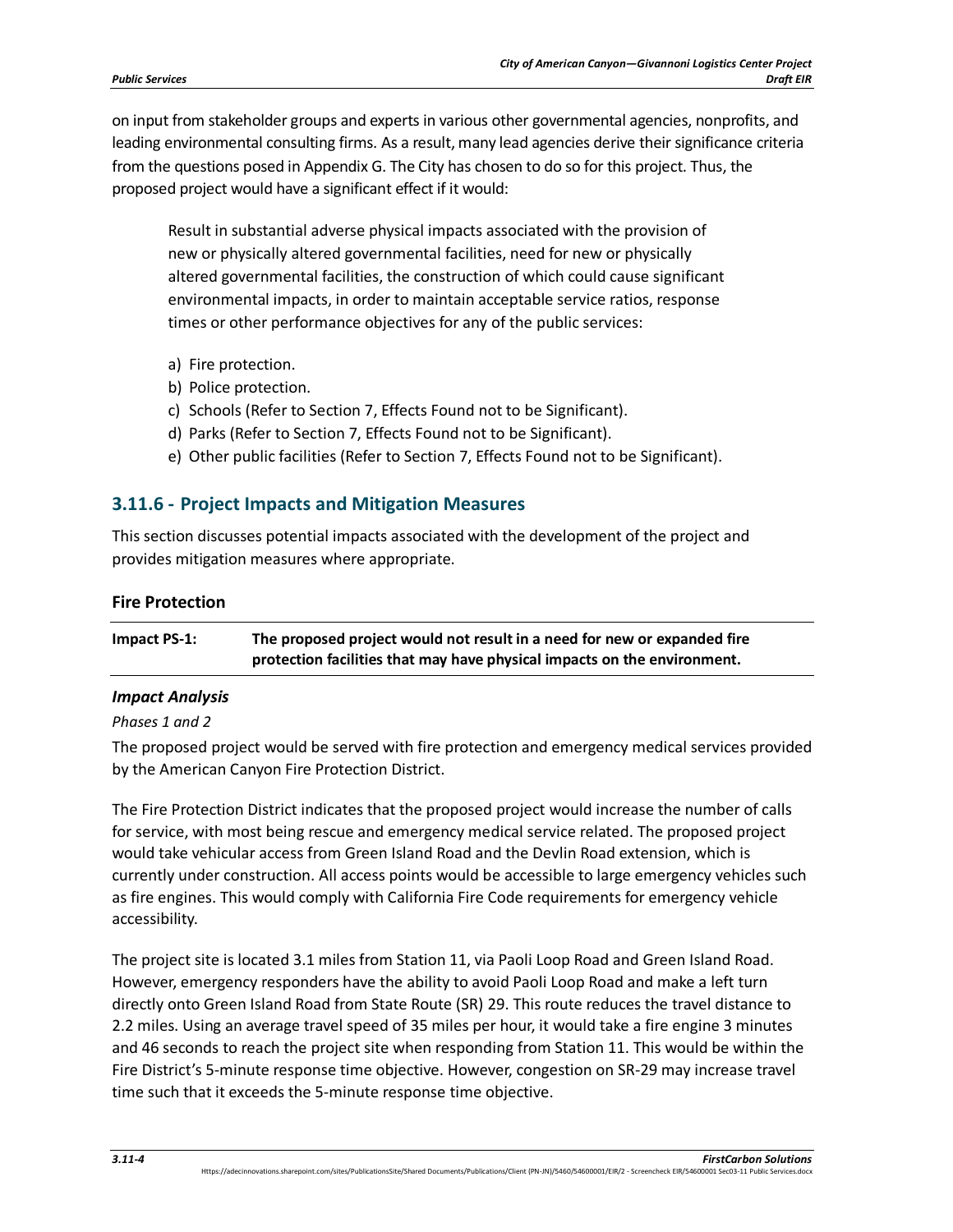The proposed project would be required to pay two separate special assessments to fund fire protection and emergency medical services. The first is the "Fire Mitigation Fee," a one-time assessment to all new development. The second is the "Fire Service Fee" and an annual assessment for each parcel based on a formula that includes structure construction type, the fire flow area (square feet), proximity of other structures, the type of occupancy, and the presence of fire protection devices.

Because the Fire District's existing facilities are adequate to serve the proposed project, there is no need to develop new or expanded fire protection facilities to serve the project. Impacts would be less than significant.

## *Level of Significance Before Mitigation*

Less than significant impact.

#### *Mitigation Measures*

No mitigation is necessary.

## *Level of Significance After Mitigation*

Less than significant impact.

#### **Police Protection**

**Impact PS-2: The proposed project would not result in a need for new or expanded police protection facilities that may have physical impacts on the environment.** 

## *Impact Analysis*

#### *Phases 1 and 2*

The proposed project would be served with police protection provided by the American Canyon Police Department. The Police Department is staffed by the Napa County Sheriff's Office, which provides law enforcement services on a contract basis to the City of American Canyon.

The proposed project would be surrounded with a secure perimeter and would only be accessible to authorized users. Depending on the ultimate end user, the site would be accessible via either a mechanical gate with key card access, or a manned security booth. The proposed project would be expected to be staffed 24 hours a day, 7 days a week. Security measures including exterior lighting, alarm systems, and video surveillance would be employed to deter and prevent criminal activity. The Police Department will have the opportunity to review and comment on security measures during the plan check review process. For these reasons, the proposed project would be expected to generate minimal calls for service and, therefore, would not create a need for new or expanded police facilities. Impacts would be less than significant.

## *Level of Significance Before Mitigation*

Less than significant impact.

## *Mitigation Measures*

No mitigation is necessary.